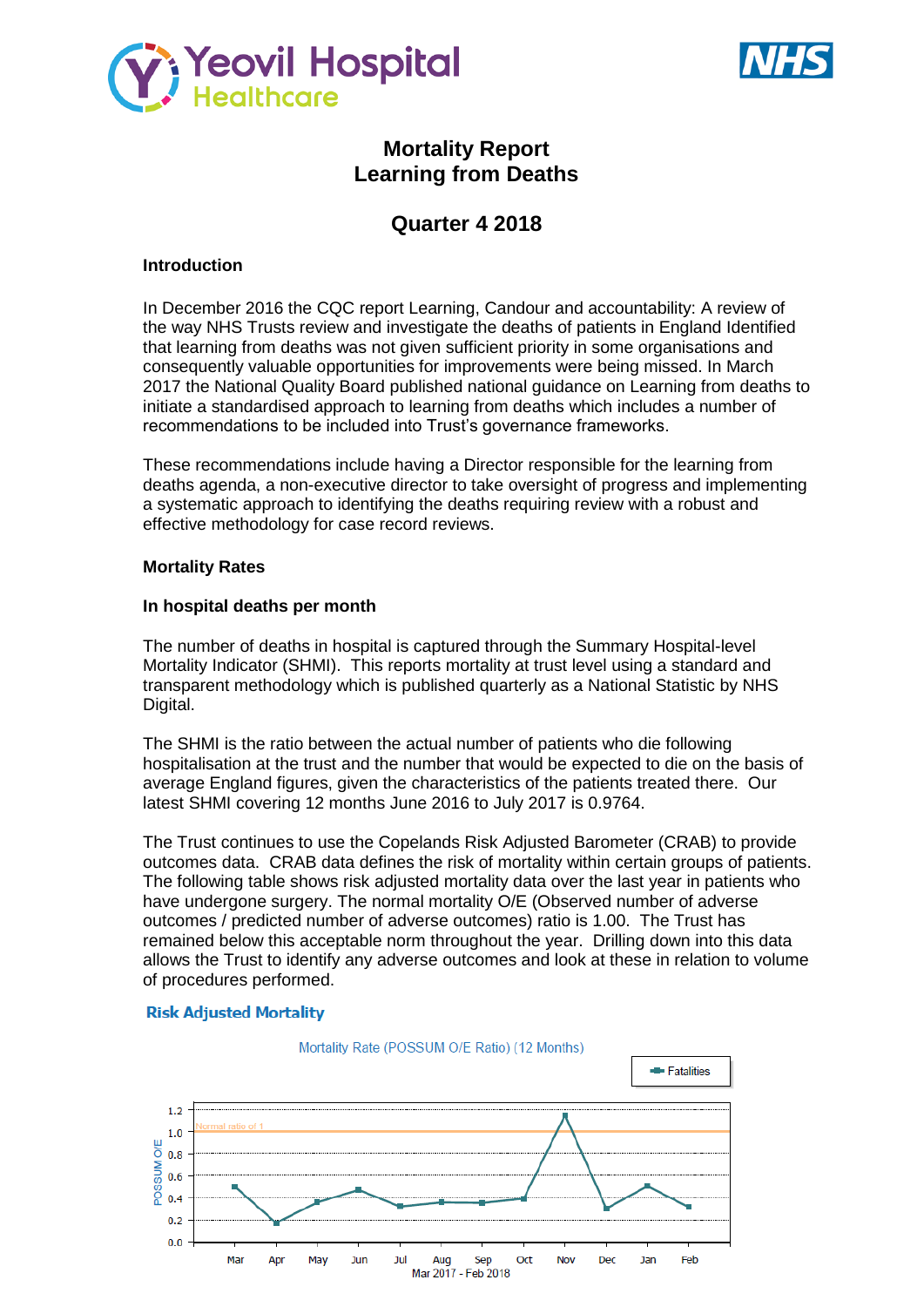The Clinical Outcomes Committee monitors outlier reports produced by CRAB and the Mortality Review group monitors speciality mortality reviews and undertakes a review of deaths with more than 4 triggers which have occurred in the Trust to identify opportunities for improvements in care.

It should be noted that the CRAB baseline data includes deaths within 30 days of discharge and is provided approximately six weeks after the patients' death. This means a percentage of these patients will have been reviewed as part of the routine mortality review process. Looking more closely at the greater than four trigger groups ensures that this cohort of high risk patients has been reviewed.

## **Mortality Outlier Alerts**

The Trust HSMR is reported at 114.0 at the time of reporting. A review of this position has been monitored and reported against on a monthly basis and a mortality action plan developed as a consequence. This action plan has been shared with Somerset CCG and NHSi for their information and assurance. Actions include:

- Improved accuracy of clinical coding of patients being managed on a palliative care pathway
- Audit of patients with a primary diagnosis of urinary tract infection who have died
- Audit of patients with a primary diagnosis of anaemia and haemorrhage
- Introduction of a combined TEPDNAR document for all emergency admissions to improve and inform clinical management plans
- Increased focus on early conversations with patients and/or their families about wishes and ceilings of treatment if thought to be in the last year of life
- Improved recording and coding of Acute Kidney Injury in patients failing to respond to primary care treatment by the GP for urinary tract infections

An action plan has been drafted to ensure appropriate oversight and to provide assurance of the improvements planned and consequent impact. This will be monitored by the Clinical Outcomes Committee on an ongoing basis.

### **Learning from Deaths**

The Structured Judgement Review tool from the Royal College of Physicians has been adopted throughout the Trust to ensure that formal mortality reviews are undertaken and that this data is available to inform improvements in care and reporting to the Board.

The Mortality Review Group continues to meet monthly to review those deaths flagged with four or more triggers to identify any concerns and to ensure learning for improvement. In addition, there has been in increase in the number of cases also reviewed via speciality Morbidity and Mortality meetings on a monthly basis. These cases are presented at the local Clinical Governance Meetings to share findings and inform improvements in care delivery.

The Mortality Review Group did not identify any deaths in the patient cohort with greater than 4 triggers where concerns were thought to have contributed to the outcome for those patients. It should be noted this data includes deaths within 30 days of discharge. Speciality based reviews have been formalised and it is anticipated that the Mortality Review Group's role will be one of monitoring and defining the final judgement from the mortality review data submitted at specialty level.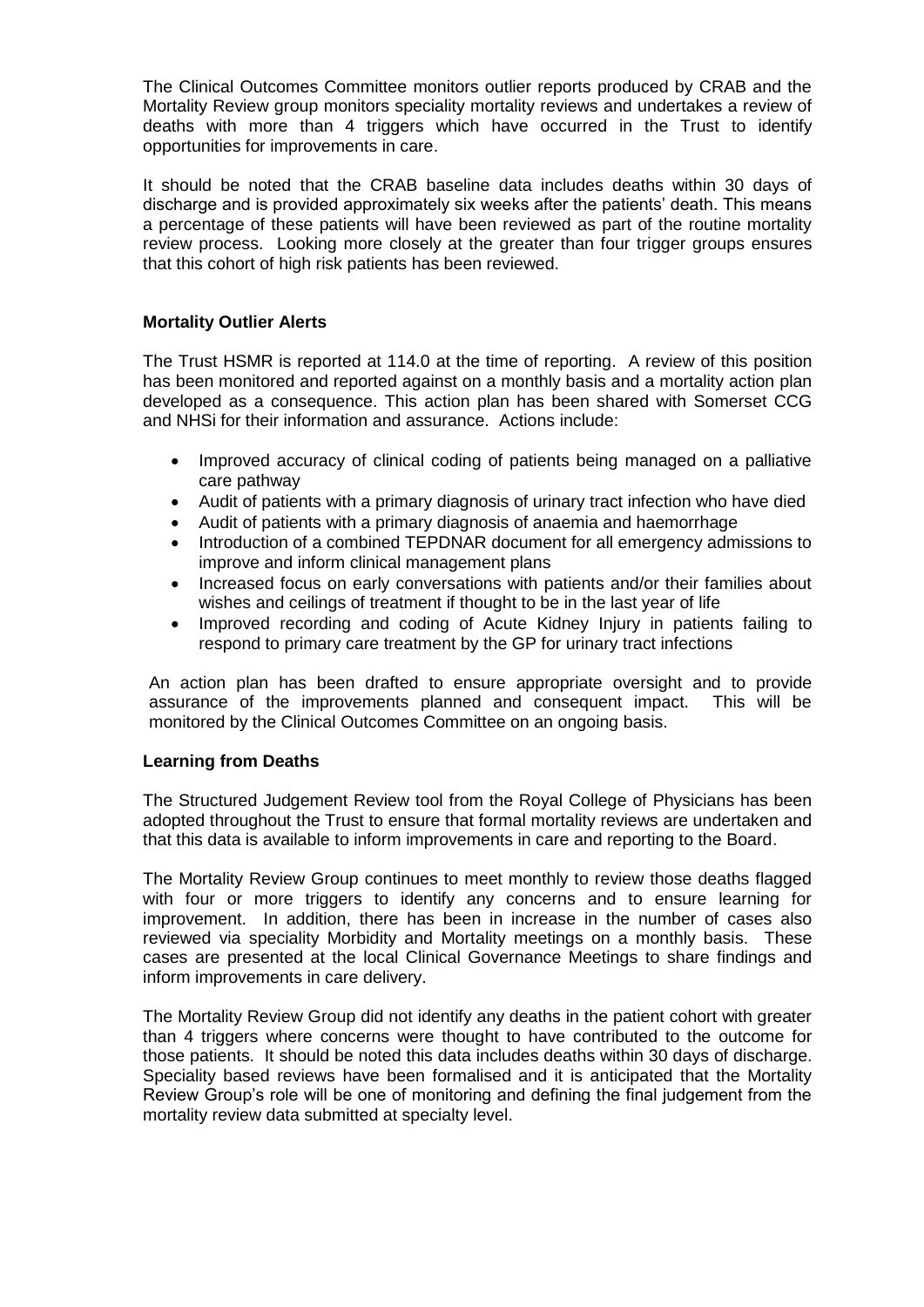The table provides the number of deaths in month against the number reviewed and where concerns have been identified.

| 2017/18                                                                                   | <b>April</b>   | <b>May</b>   | June           | Q <sub>1</sub><br>Total | Jul            | Aug            | <b>Sep</b>     | Q2<br><b>Total</b>      | Oct         | <b>Nov</b>     | <b>Dec</b>     | Q3<br><b>Total</b>      | Jan            | Feb         | <b>Mar</b>              | Q <sub>4</sub><br><b>Total</b> |
|-------------------------------------------------------------------------------------------|----------------|--------------|----------------|-------------------------|----------------|----------------|----------------|-------------------------|-------------|----------------|----------------|-------------------------|----------------|-------------|-------------------------|--------------------------------|
| <b>Total deaths</b><br>in the Trust<br>(including ED<br>deaths)                           | 66             | 54           | 50             | 170                     | 50             | 51             | 52             | 153                     | 63          | 61             | 80             | 204                     | 89             | 98          | 95                      | 282                            |
| <b>Number</b><br>subject to a<br>mortality<br>review                                      | 9              | 17           | 6              | 32                      | 5              | $\overline{7}$ | 11             | 22                      | 19          | 29             | $\overline{7}$ | 49                      | 10             | 13          | $\overline{\mathbf{3}}$ | 26                             |
| <b>Number</b><br>investigated<br>under the<br>serious<br>incident<br>framework            | $\overline{1}$ | 1            | $\overline{2}$ | 4                       | $\overline{2}$ | $\mathbf{1}$   | $\mathbf{1}$   | $\overline{\mathbf{4}}$ | 1           | $\mathbf 0$    | $\mathbf 0$    | 1                       | $\bf{0}$       | $\mathbf 0$ | $\bf{0}$                | $\bf{0}$                       |
| <b>Number of</b><br>learning<br>disability<br>deaths                                      | $\mathbf 0$    | $\mathbf{1}$ | $\overline{0}$ | 1                       | 1              | $\mathbf 0$    | $\overline{2}$ | $\overline{3}$          | $\mathbf 0$ | $\mathbf 0$    | $\mathbf 0$    | $\overline{\mathbf{0}}$ | 1              | $\mathbf 0$ | 1                       | $\overline{2}$                 |
| <b>Number of</b><br>bereavement<br>concerns                                               | $- -$          | $-$          | $- -$          | $\sim$ $\sim$           | $\mathbf 0$    | $\mathbf{1}$   | $\mathbf{1}$   | $\bf{0}$                | $\mathbf 0$ | $\overline{4}$ | $\overline{2}$ | $6\phantom{1}$          | $\overline{2}$ | $\bf{0}$    | $\overline{\mathbf{3}}$ | 5                              |
| <b>Number</b><br>thought more<br>likely than<br>not to be due<br>to problems<br>with care | $\mathbf 0$    | 1            | $\mathbf 0$    | $\mathbf{1}$            | 1              | 1              | $\mathbf{1}$   | $\overline{\mathbf{3}}$ | 4           | $\overline{2}$ | $\mathbf{1}$   | $\overline{7}$          | 1              | 1           | $\bf{0}$                | $\overline{2}$                 |

Of the 33 deaths subject to a case review in Q4:

• 26 were subject to a SJR

• 2 were subject to a LeDeR review

5 were reviewed where a bereavement concern was raised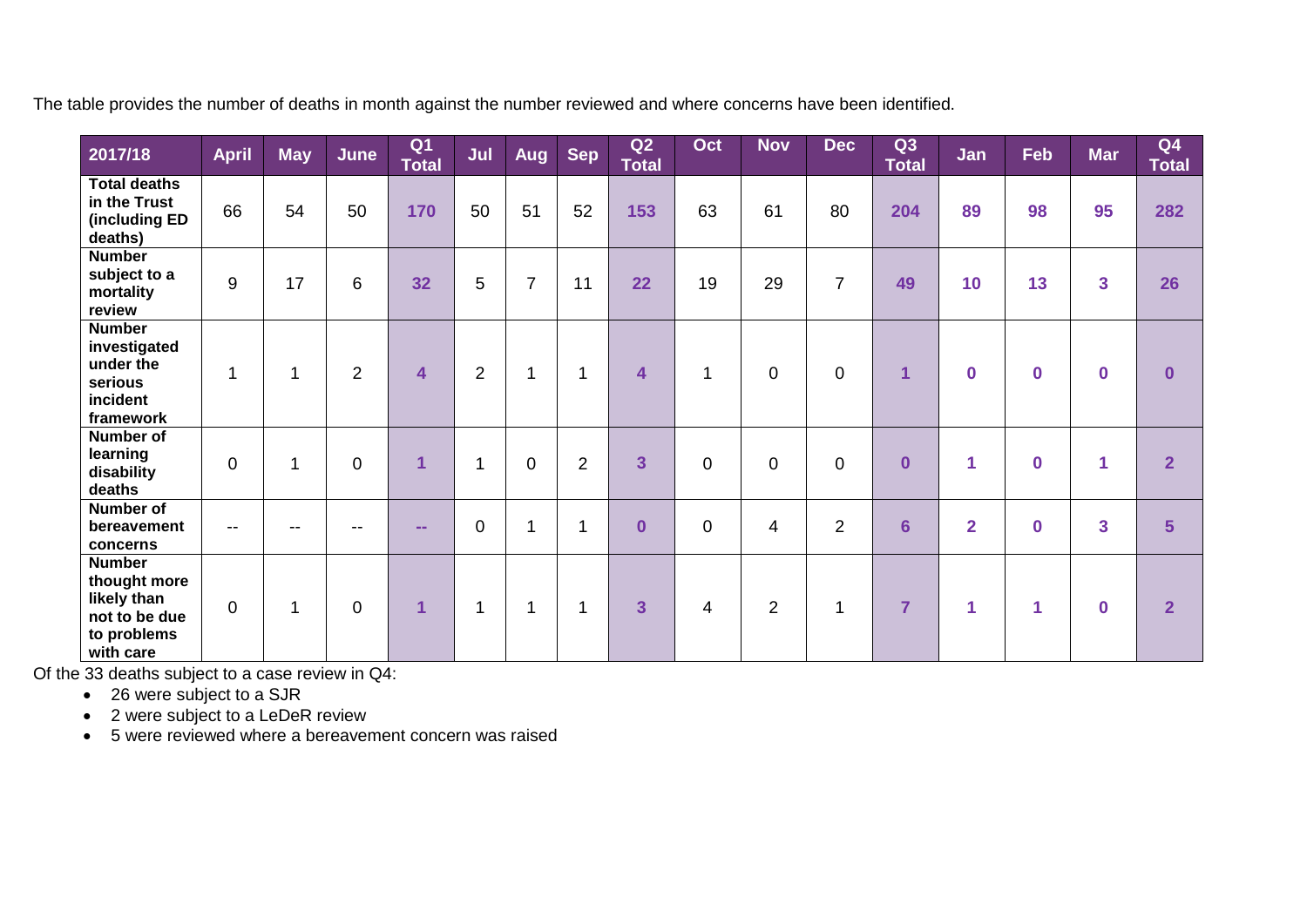

# **Completion of Case Reviews**

# **Overall Findings**

### **Quality Of Care – Based on the overall score for episode of care**

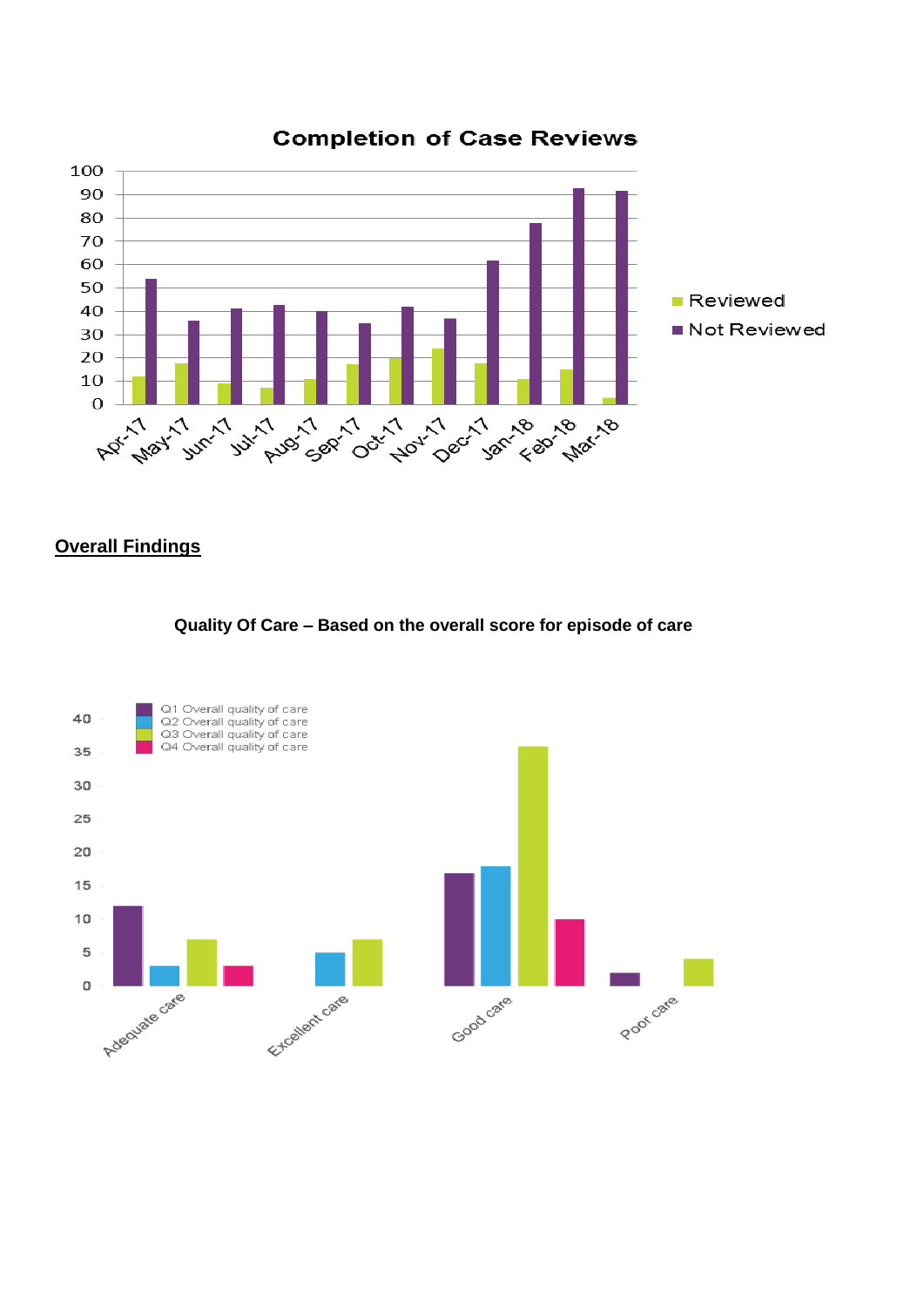

**Care Concerns Identified**

Level of avoidability of death in each case